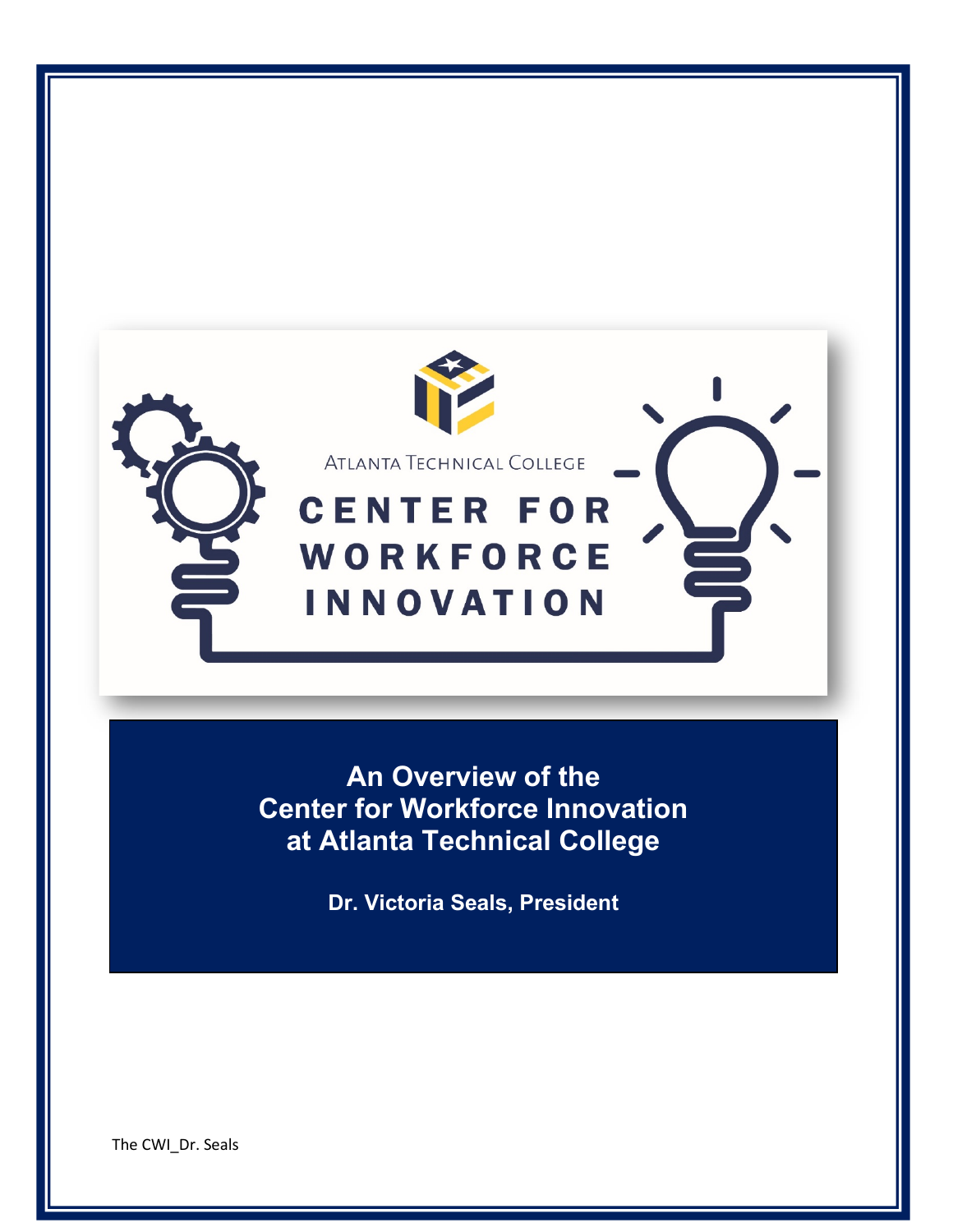### **Scaling the CWI: A workforce development solution**

The Atlanta Technical College Center for Workforce Innovation (CWI) was born out of a need to effectively address concerns related to disparities in sustainable career and economic mobility opportunities for Atlanta's most overlooked communities. Data from a regional study in 2018 reveals that individuals born into poverty in certain Atlanta zip codes have only a 4 percent chance of elevating their economic position throughout their entire lifetime. The Mayor and the CEOs of the city's leading corporations realized that the city and the region cannot thrive while a significant portion of the population continues to struggle.

A benchmarking exercise conducted in 2018 found that Atlanta performs worse than peers on measures of economic inclusion:



Specifically, the study showed that Atlanta's unemployed population is concentrated at the lowand mid-skill level, where ~100K people are looking for work: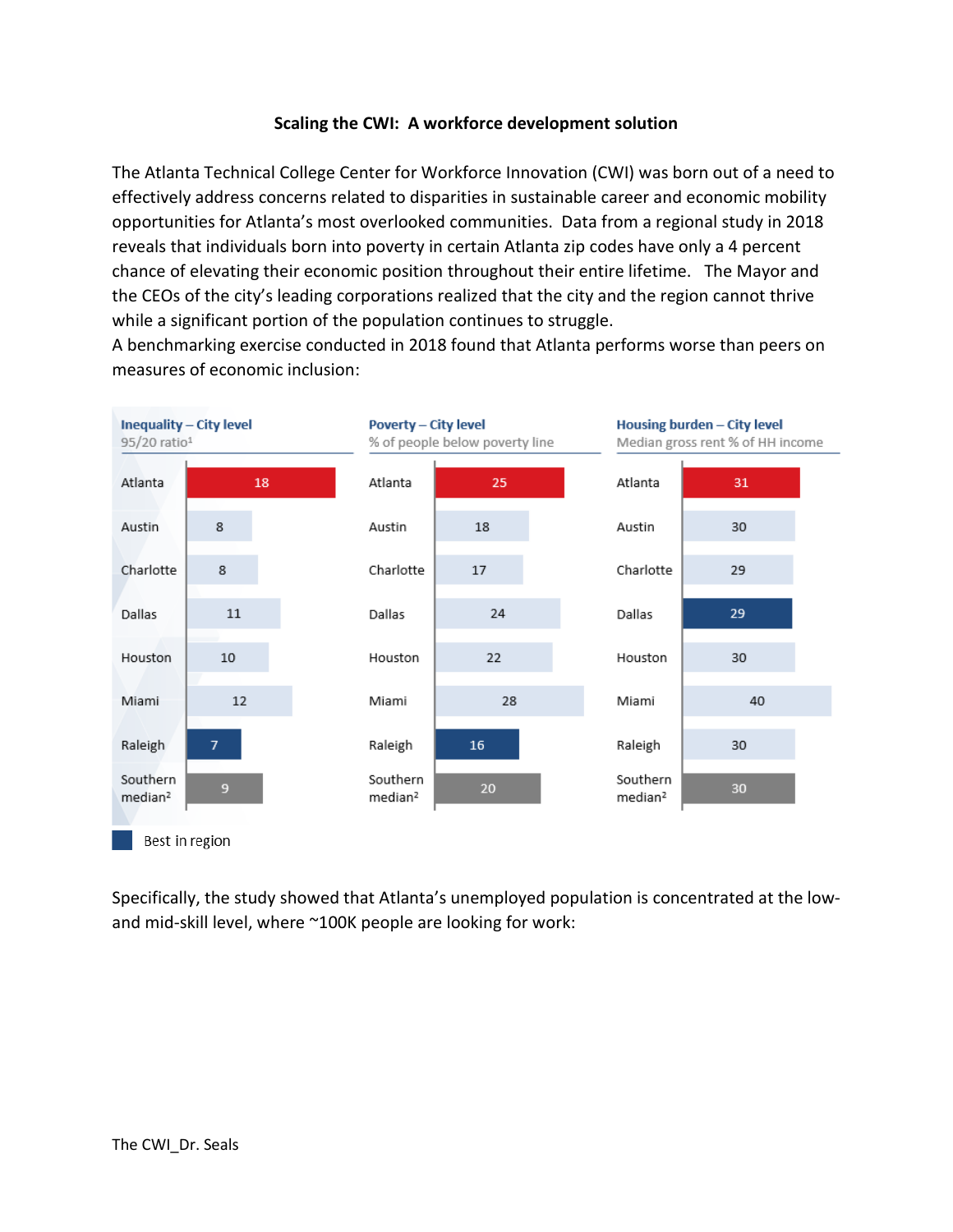

The review of employer needs determined that employers were having a difficult time finding suitable talent in key occupations. This disconnect confirmed the need for better matching of training opportunities with open positions.

## **Why Atlanta Technical College**

Atlanta Technical College (ATC) has a 54-year history of serving the City of Atlanta, Fulton County, and Clayton County. ATC provides an exceptional education to a diverse group of students, representing ethnic groups from around the world, younger and older people, high school and college graduates, persons with special needs, and persons with varied backgrounds, academic requirements, and interests. Women are enrolled in nontraditional programs such as automotive technology, carpentry, welding, and line worker; and men pursue careers in early childhood care and education and nursing. Atlanta Technical College has a proven track record in removing barriers to access and success, helping students to succeed. Atlanta Technical College has a 99 percent job placement rate and a documented \$201M economic impact on the region. Conveniently located between downtown Atlanta and the Atlanta Airport, ATC serves as the hub of opportunity for the metro Atlanta region and especially for the communities south of I-20. In reviewing the opportunity divide, it was the obvious choice for the City of Atlanta and the Atlanta Committee for Progress to partner with ATC to create a workforce solution to bring together the unemployed/underemployed citizens and the open career positions that were plaguing the industries. The final convincing factor was the college leadership. In December of 2016, Dr. Victoria Seals assumed the helm as president of Atlanta Technical College. Dr. Seals' effective leadership and documented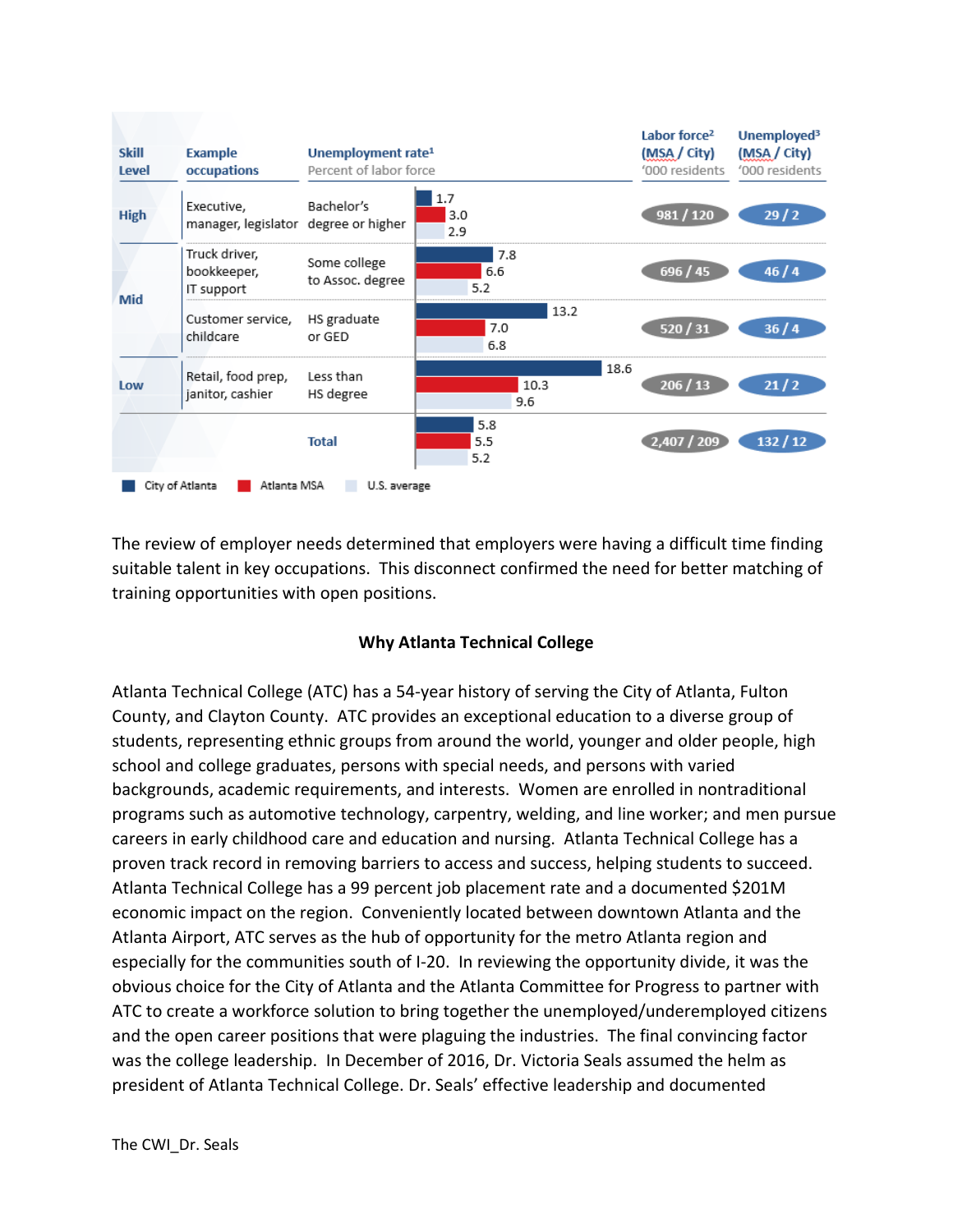experience as a change agent provided the confidence that the Mayor's office and the Atlanta Committee for Progress needed to partner with Atlanta Technical College and make the necessary investment to develop and to implement the Center for Workforce Innovation. Ms. Shan Cooper, the Executive Director of the ACP, said, "We chose to work with Atlanta Technical College because of the leadership of Dr. Seals. Dr. Seals has a passion for her students and their success. Atlanta Technical College cares for its students, not just while they're on campus, but also after they have moved beyond the institution. Our goal is to develop a program where students graduate from Atlanta Technical College having had one of the best learning experiences possible, with hands-on learning they can apply to the real world."

# **The Solution**

The Atlanta Technical College Center for Workforce Innovation (CWI) was designed to provide intensive support, aimed at preparing students to thrive in sustainable careers in growing industries. The CWI is the solution to providing economic mobility for individuals and families in the region. The intentional model of the CWI focuses on the following:

- On-campus assessments and individualized coaching
- Work-based internships, apprenticeships, and career placement
- Program support by leading industries
- Short-term training programs in high-demand career areas

The initial pilot of the CWI targeted programs in the **skilled trades** (carpentry, electrical, plumbing, HVAC, welding), **IT/Coding** (IT support, networking, cloud technologies, cybersecurity), and **aviation**, with **film and entertainment, logistics, and supply chain management** being added in year two. Also in year two, ATC has mapped out the plan to scale the CWI model to the entire college. The model centers on three pillars: recruitment, engagement, and placement.

- Recruitment: The executive director position is being enhanced to focus on **intentional recruitment** and establishing a **seamless pipeline** into ATC. This will allow all the citizens of the City of Atlanta, Fulton County, and Clayton County to have direct access to training and education to prepare them for well-paying careers. There will be enhanced partnerships with the high schools to ensure that a larger percentage of Black and Latinx students are able to take advantage of **dual enrollment** opportunities.
- Engagement: The CWI pilot revealed that the enrollment process for CWI students proved more effective than the regular college process. The scaling of the model will implement the best practices of **personalized communication**, You-Science Assessment for career alignment, consistent follow up, and student tracking. The enhanced student engagement will also feature a **mentoring program** that allows industry partners to connect with students and help provide career guidance and motivation to keep them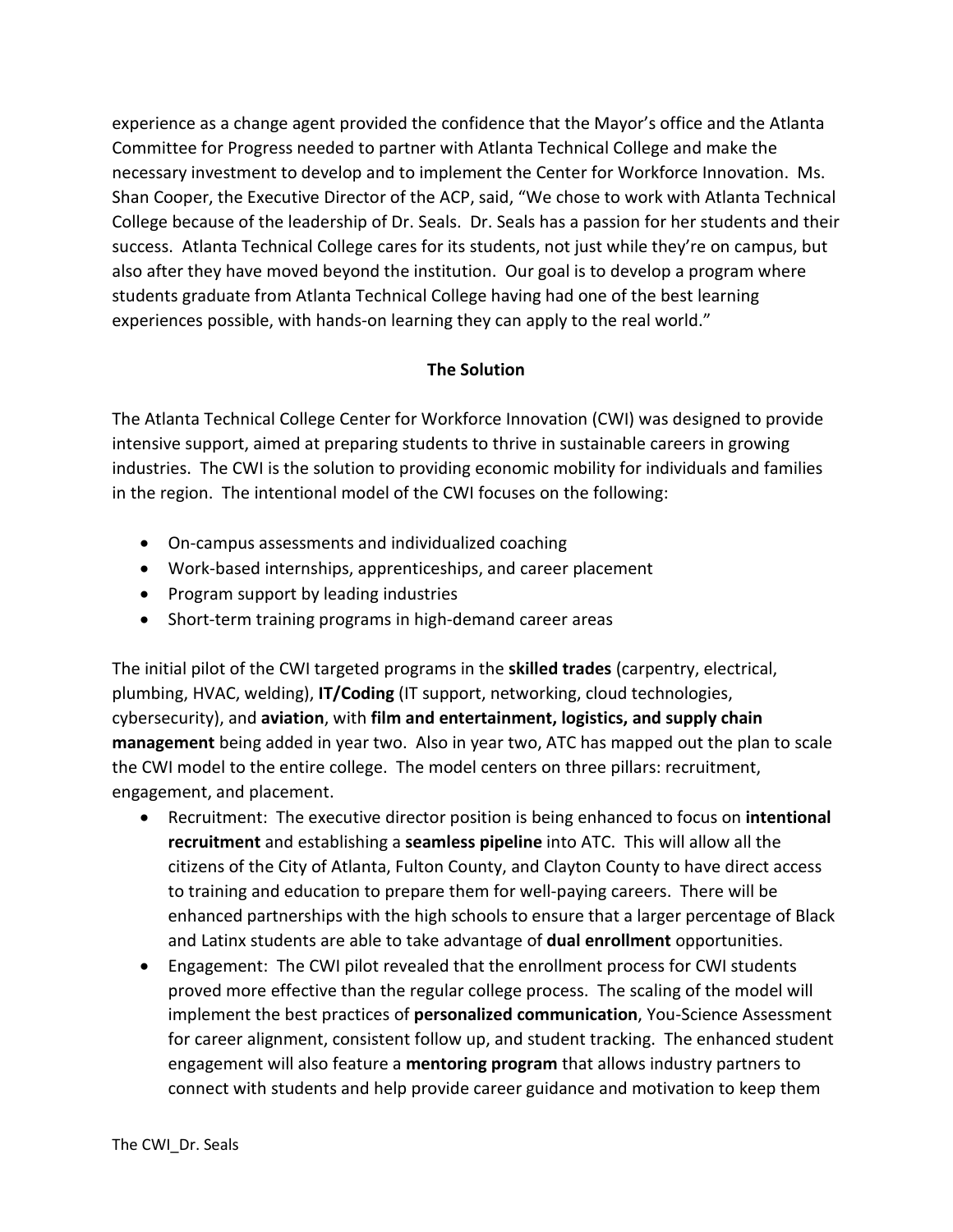on track and ensure their success. The mentoring component is a critical asset of the workforce development solution. Incorporating partner feedback, the College will implement an **Essential Skills curriculum** for all students. This curriculum will ensure that graduates have the desired soft skills, as identified by industry partners. The curriculum will also afford opportunities for employer partners to engage and to deliver workshops to students on how the skills are manifested in the workplace.

• Placement: The mission of Atlanta Technical College is workforce development. Career placement is the end goal and the true measure of tracking toward success. The best practices from the CWI involve **employer relations** and student tracking. Thus, the College will expand the employer relations model across all programs. The model provides for consistent employer engagement, including excellent customer service and efficient follow up. For students, the College will track **placement and earnings** of graduates for 36 months, instead of the required 18 months. This enhancement will ensure that the College is indeed moving the needle on economic mobility and truly helping graduates progress to a livable wage.

Scaling the CWI and incorporating these best practices will enable ATC to attain these stated performance goals:

- Serving 10,000 students over the five-year period: 2019 to 2024
- Scaling to 85 percent graduation rate
- Increased median earnings of the City of Atlanta residents

### **The Impact**

Atlanta Technical College has a documented \$205M regional economic impact. The College supports more than 3000 jobs and provides students a 7.5 percent return on their investment. ATC has made marked strides in impact and performance over the last few years. In fiscal year 2020, despite navigating a pandemic, enrollment (5800), retention (67.3 percent), and graduation (70.8 percent) reached the highest they have ever been in the history of the college. These metrics demonstrate the regional impact of the College, as well as the effectiveness of the CWI model.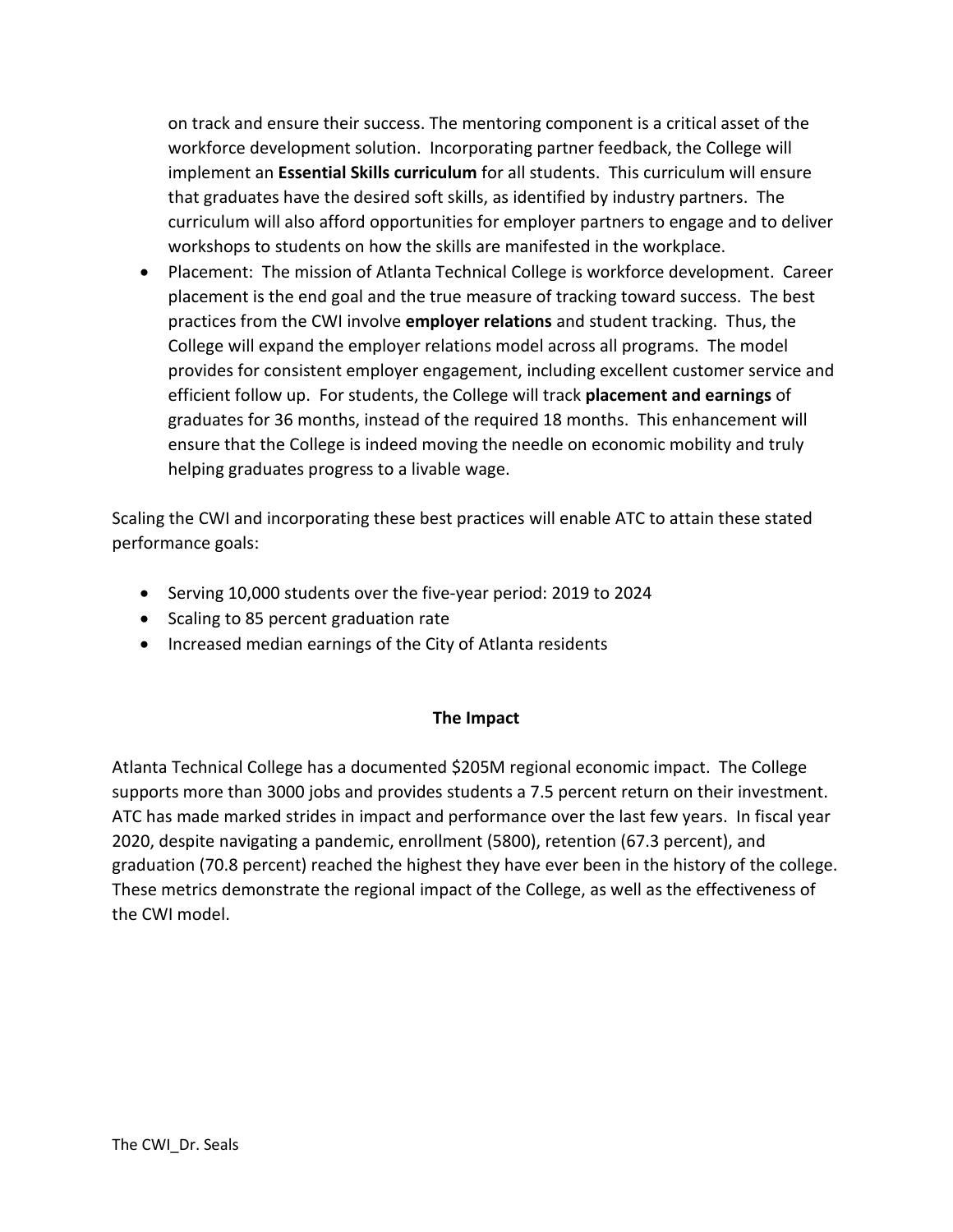

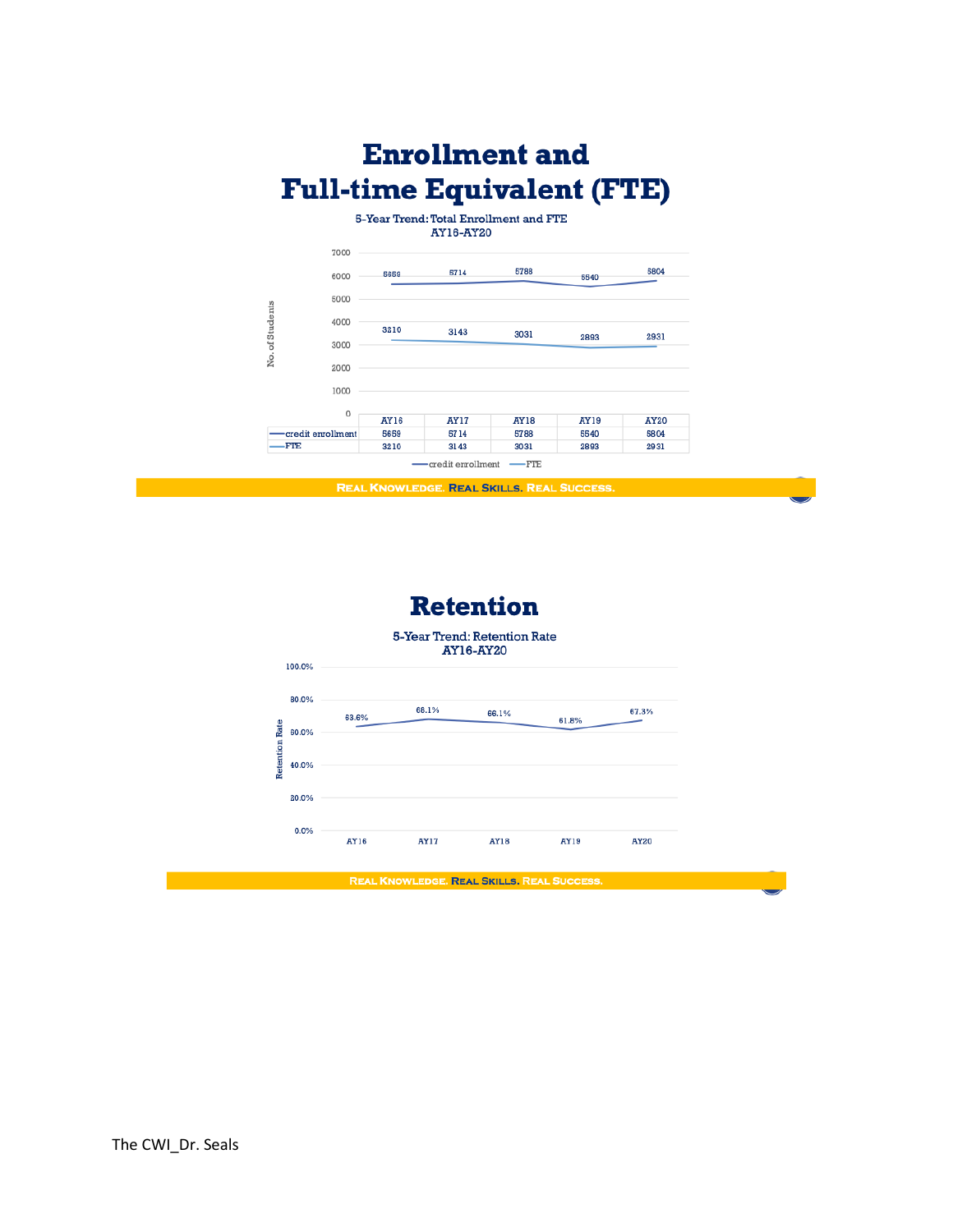

The college boasts a sustained 99 percent job placement rate, institutional and programmatic accreditation, and award-winning faculty, staff, and leadership. The CWI model is effectively leading to student success. The students say it best:

"… It should build confidence in students that come to this school, to know that not only will I get my education - I won't be left to figure it out [on my own]. I will be surrounded by people who are invested in trying to get me work." Yasmine Neal, Avionics Graduate

"Going to the workshops CWI provided to me, it gave me a lot of insight into workplace integrity and… on being able to carry myself in a better way, especially when it comes to working on a job site. My life has changed drastically." Isaiah Prayor, Carpentry Graduate

### **Next Steps**

In 2020, the COVID-19 pandemic paralyzed the world and shone a light on the intense inequities in the Metro Atlanta Region. Simultaneously, in Atlanta, in Georgia, and across the U.S., instances of racism and social injustice led to social unrest. The communities in the service area of Atlanta Technical College were devastated by this multi-faceted pandemic.

To serve the students and the community, Atlanta Technical College responded to provide computers and hot spot devices to ensure students' access. Additionally, Dr. Seals